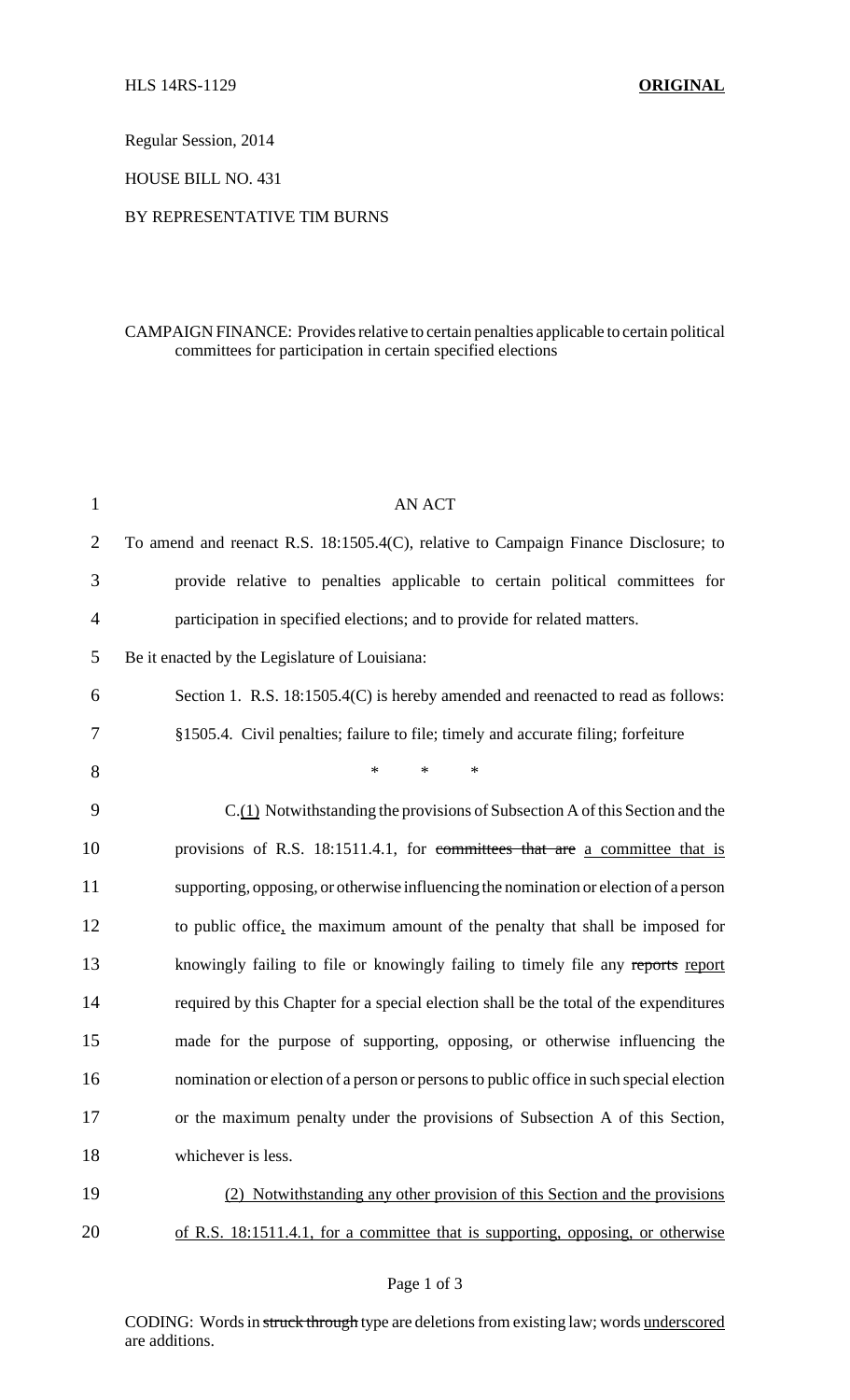| 1  | influencing the nomination or election of a person to public office that has made an    |
|----|-----------------------------------------------------------------------------------------|
| 2  | expenditure in the form of a direct contribution to a candidate who was an elected      |
| 3  | official at the time of the contribution and who determines, after the contribution was |
| 4  | made, to seek an office other than the office the candidate held at the time the        |
| 5  | contribution was made, no penalty for knowingly failing to timely file shall be         |
| 6  | assessed provided the contribution was disclosed on a report filed by the political     |
| 7  | committee prior to the election in which the candidate participates.                    |
| 8  | This Subsection shall not apply to a candidate's principal campaign<br>(3)              |
| 9  | committee or any designated subsidiary committee of a candidate.                        |
| 10 | $\ast$<br>$\ast$<br>$\ast$                                                              |

## DIGEST

The digest printed below was prepared by House Legislative Services. It constitutes no part of the legislative instrument. The keyword, one-liner, abstract, and digest do not constitute part of the law or proof or indicia of legislative intent. [R.S. 1:13(B) and 24:177(E)]

Tim Burns HB No. 431

**Abstract:** Provides that if a political committee (other than a candidate's principal or subsidiary committee) makes a contribution to an elected official who determines to seek a different office after the contribution was made, that no penalty for failure to timely file shall be assessed as long as the contribution was disclosed on a report filed by the political committee prior to the election.

Present law (Campaign Finance Disclosure Act–CFDA) provides for civil penalties for late filing, to be assessed on persons required to file reports who knowingly fail to file or timely file the report. Further authorizes the supervisory committee, after a hearing, to impose additional civil penalties up to \$10,000 on any person required to file certain election related reports who had not filed the report by the 6th day after they are due or, in the case of other reports, by the 11th day after they are due, with notice to the party who is the subject of the hearing. Further provides that any person required to file reports under the CFDA who knowingly and willfully fails to disclose, or knowingly and willfully fails to accurately disclose, any information required to be disclosed may be assessed a civil penalty for each day until such information is disclosed by amendment to the appropriate report. Defines "knowingly and willfully", as conduct which could have been avoided through the exercise of due diligence. Present law additionally provides for civil penalties for knowing and willful violation of the CFDA other than late filing and failing to accurately disclose. Present law provides criminal penalties for knowingly, willfully, and fraudulently failing to timely file, to disclose, or to disclose inaccurately of up to 6 months in jailor a fine of \$500, or both. Present law provides that the supervisory committee may waive all or part of any civil penalties assessed by its staff for knowingly failing to file or knowingly failing to timely file.

Present law (R.S. 18:1505.4(C)) further provides that notwithstanding present law relative to per day civil penalties, for committees that are supporting, opposing, or otherwise influencing the nomination or election of a person to public office the maximum amount of the penalty that shall be imposed for knowingly failing to file or knowingly failing to timely

## Page 2 of 3

CODING: Words in struck through type are deletions from existing law; words underscored are additions.